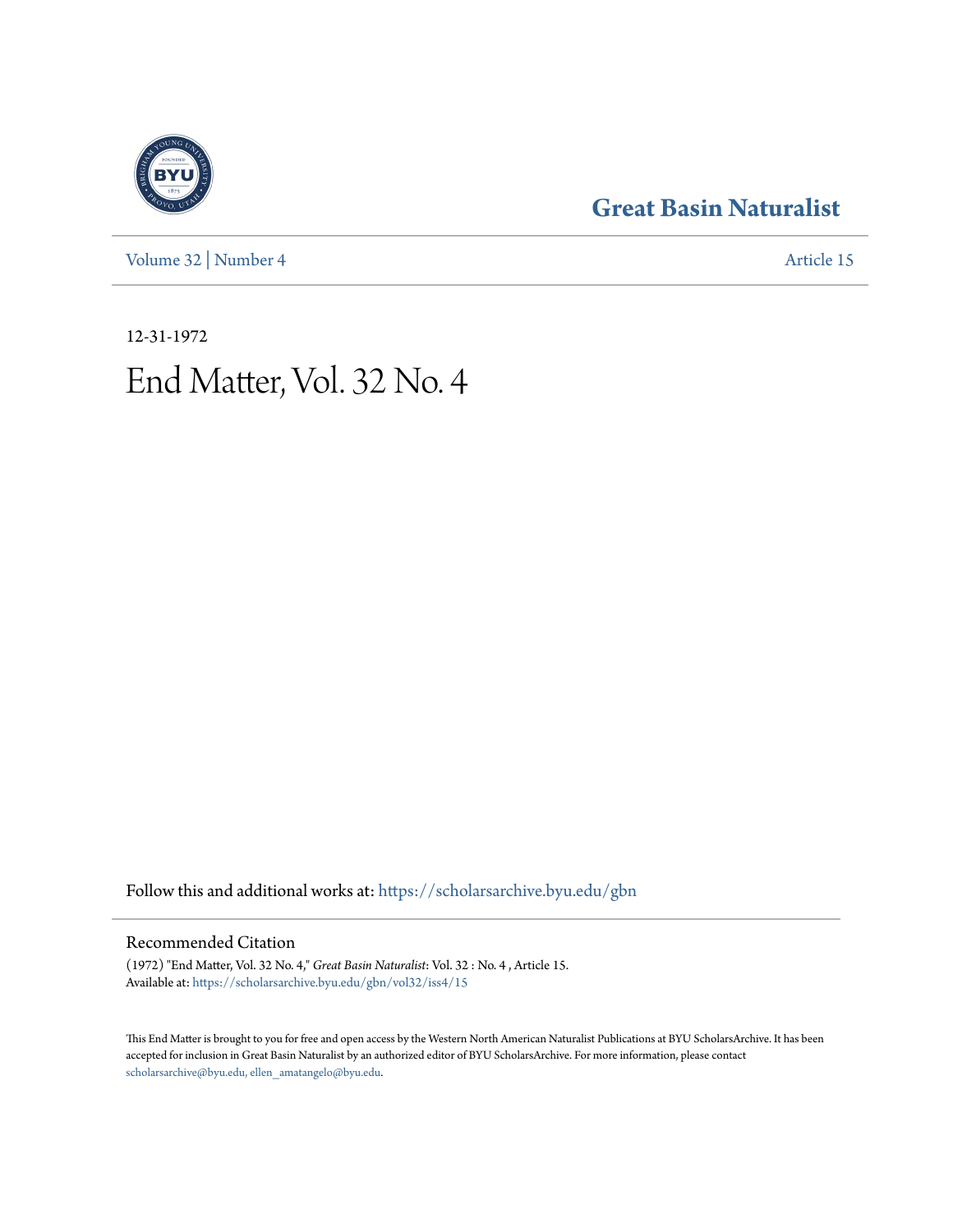### GREAT BASIN NATURALIST

#### Notice to Contributors

Original manuscripts in English pertaining to the biological natural history of western North America and intended for publication in the Great Basin Naturalist should be directed to Brigham Young University, Stephen L. Wood, Editor, Great Basin Naturalist, Provo, Utah 84601.

MANUSCRIPTS: Two copies are required, typewritten, doublespaced throughout, on one side of the paper, with margins of at least one inch on all sides. In general, the style should conform to recom mendations published in the most recent edition of the  $Style$  Manual for Biological Journals, published by the American Institute of Biological Sciences. Two copies of an abstract, about 3 percent as long as the text and on a separate page, should accompany each manuscript.

Illustrations: AU illustrations should be made with <sup>a</sup> view of having them appear within the limits of the printed page. The illus trations that form a part of an article should accompany the manuscript. All half-tones or zinc etchings to appear in this journal are to be made under the supervision of the editor, and the cost of the cuts is to be borne by the contributor.

Reprints: No reprints are furnished free of charge. A price list for reprints and an order form are sent with the proof.

|            |                                                      |       |                         |                   |       | Each<br>Additional |      |
|------------|------------------------------------------------------|-------|-------------------------|-------------------|-------|--------------------|------|
|            | 2pp.                                                 | 4pp.  |                         | брр. 8рр.         |       | 10pp. 12pp.        | 2pp. |
| 50 copies  | $$7.00 \$8.00 \$9.00 \$10.00 \$11.00 \$12.00 \$2.50$ |       |                         |                   |       |                    |      |
| 100 copies | 8.50                                                 | 9.50  |                         | 10.50 11.50 12.50 |       | 13.50              |      |
| 200 copies | 10.00                                                | 11.00 | 12.00                   | 13.00             | 14.00 | 15.00              |      |
|            | 00 copies 11.00                                      |       | 12.00 13.00 14.00 15.00 |                   |       | 16.00              |      |
|            |                                                      |       |                         |                   |       |                    |      |

Reprints Schedule of the Great Basin Naturalist

COVERS: \$10.00 for first 100 copies, \$4.00 for additional 100 copies.